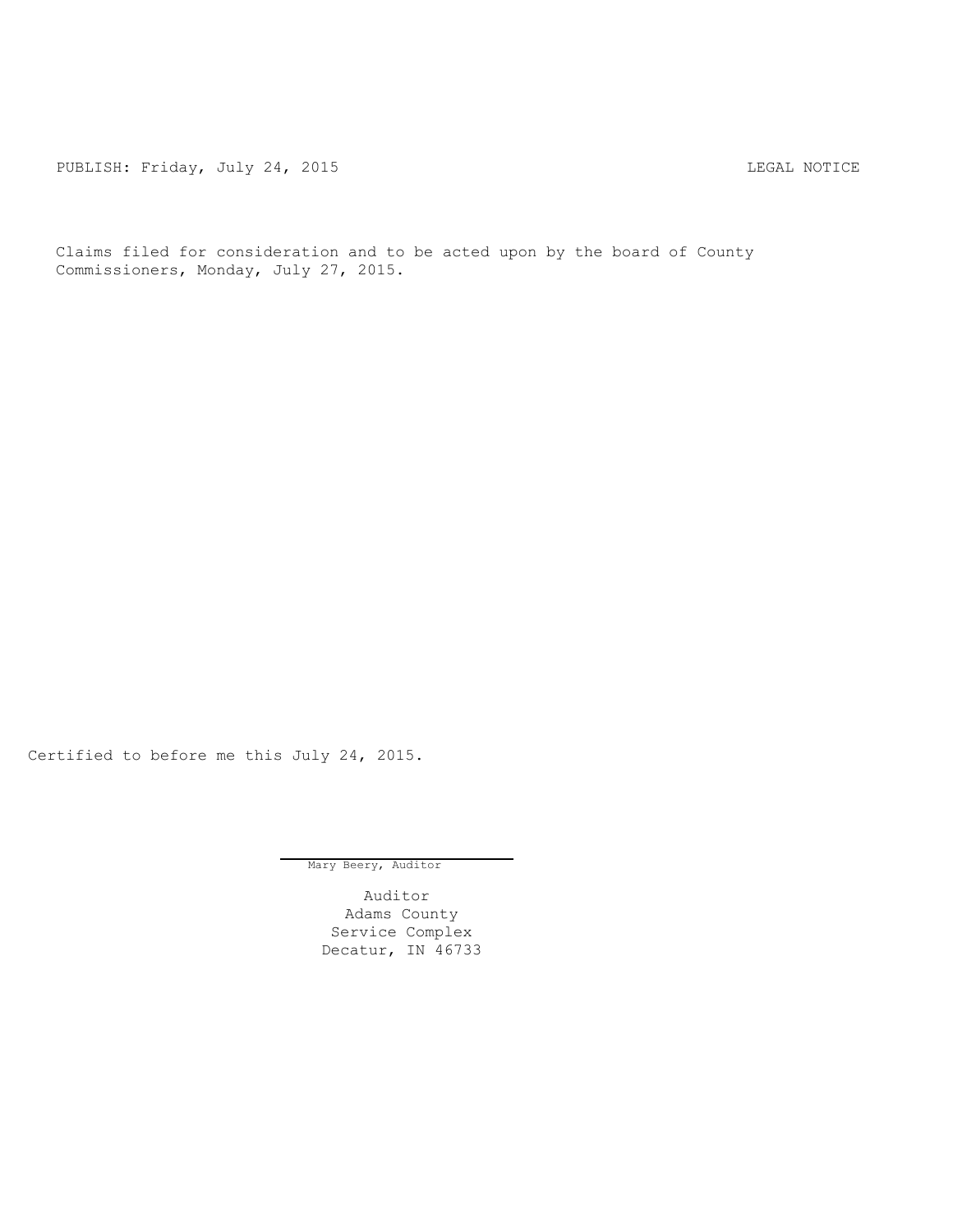

## **Claims Docket for Newspaper Adams County, Indiana**

## For Period: **6/30/2015** to **7/13/2015**

Date Claims to be Paid: **7/27/2015**

*313 W. Jefferson St. Decatur, IN 46733 (219) 724-2600*

| Vendor                              | <b>Amount</b> | <b>Vendor</b>                             | Amount   |
|-------------------------------------|---------------|-------------------------------------------|----------|
| Adams County Council On Aging, Inc. | 1,900.00      | Adams Memorial Hospital                   | 1,501.36 |
| Indiana Michigan Power              | 4,852.22      | Berne Ready Mix                           | 964.60   |
| Berne Tri-Weekly News               | 38.20         | Suburban Propane LP                       | 12.75    |
| Brateman's, Inc.                    | 329.00        | <b>Charles Bowers</b>                     | 2,333.33 |
| Chet's Pest Control                 | 30.00         | Cintas Location #338                      | 54.35    |
| City Of Decatur                     | 945.83        | Decatur True Value                        | 344.78   |
| <b>Complete Printing Service</b>    | 545.00        | Computer Systems, Inc.                    | 200.00   |
| Decatur Daily Democrat              | 133.04        | MAXIMUS Consulting Services, Inc.         | 3,900.00 |
| Douglas L. Bauman                   | 56.00         | Downing & Glancy Funeral Home             | 500.00   |
| Erie Haven                          | 240.40        | Everett Refrigeration & E                 | 361.68   |
| Fleming Excavating, Inc.            | 9,205.04      | Gordon Food Service                       | 2,820.58 |
| Grimm's Auto                        | 102.00        | Kiess Electric                            | 974.80   |
| Landis & Sons Drainage              | 16.00         | Lehman Feed Mill                          | 518.75   |
| Maumee River Basin Commission       | 11,272.00     | Monroe Water Department                   | 205.25   |
| Moser Motor Sales, Inc.             | 34.91         | National Oil And Gas                      | 510.99   |
| Park Center, Inc.                   | 176.00        | Parrish Electric/PhazPak Inc              | 3,100.00 |
| Piqua Repair Inc.                   | 44.95         | Portland Motor Parts, Inc                 | 571.96   |
| Selking International               | 27.86         | Shifferly Dodge                           | 76.30    |
| Steven R. Jenkins Company           | 111.99        | Print Shop                                | 219.87   |
| Top Supply Company                  | 210.67        | Treasurer of Adams County                 | 2,102.65 |
| Underground Pipe & Valve,           | 3,901.00      | Welder Services, Inc.                     | 31.35    |
| CenturyLink                         | 610.63        | <b>Adams County Highway Department</b>    | 1,949.32 |
| Imi Irving Material, Inc.           | 12,227.31     | Jay County REMC                           | 52.62    |
| Purdue University                   | 556.60        | Waste Management                          | 364.60   |
| Lehman Auto Sales                   | 39.33         | Don Myers Plumbing                        | 2,319.46 |
| Youth Opportunity Center, Inc       | 6,440.00      | Summit City Reporting, Inc.               | 235.36   |
| Bob's Locksmith Shop                | 168.00        | Zurcher's Best-One Tire & Auto Care, Inc  | 31.00    |
| Tom Magnan/Special Needs            | 21.87         | <b>Braun's Garage</b>                     | 617.20   |
| Harvest Land Co-op                  | 7,185.64      | Wal-Mart                                  | 135.86   |
| Impac                               | 730.00        | Beth A. Webber                            | 688.00   |
| Adams County Sheriff's Department   | 356.00        | <b>ERS Wireless Communications</b>        | 1,570.90 |
| Michael G. Werling                  | 670.00        | Troyer's Market LLC                       | 1,137.45 |
| McKesson Medical - Surgical         | 205.50        | Alpine Falls, Inc.                        | 22.97    |
| Forms Management Group, Inc.        | 450.05        | Deborah A. Schantz                        | 175.00   |
| PC Mall-Gov                         | 699.98        | Extinguisher Co. No. 1                    | 121.74   |
| Verizon Wireless                    | 30.01         | <b>Stationair's Express</b>               | 1,342.62 |
| Landon Patterson                    | 1,172.70      | ReusserDesign                             | 75.00    |
| CDW Government, Inc.                | 8,697.03      | Lifeline Youth & Family Services, Inc.    | 1,000.00 |
| Cintas Location #G64                | 696.84        | LBH Chemical & Industrial                 | 541.80   |
| Indiana Clerk's Association         | 225.00        | RICOH USA, INC.                           | 5,518.08 |
| Decatur Ace Hardware                | 296.26        | Association of Indiana Counties           | 160.00   |
| First Response                      | 104.95        | O'Reilly Auto Parts                       | 4.79     |
| Brenda Alexander                    | 109.00        | Jamie M. Wetter                           | 28.16    |
| Bleeke Electric, LLC                | 2,534.55      | Paperless Business Solutions, LLC         | 257.50   |
| Central Customer Charges            | 288.41        | <b>Adams County Community Corrections</b> | 2,968.00 |
| 3M Electronic Monitoring            | 9,857.65      | James J. Voglewede, Jr.                   | 496.11   |
| Ebberts Seed and Chemical           | 1,112.50      | Positioning Solutions Company             | 695.00   |
| New Holland Tri-County              | 72.75         | Dave Meyer                                | 99.72    |
|                                     |               |                                           |          |